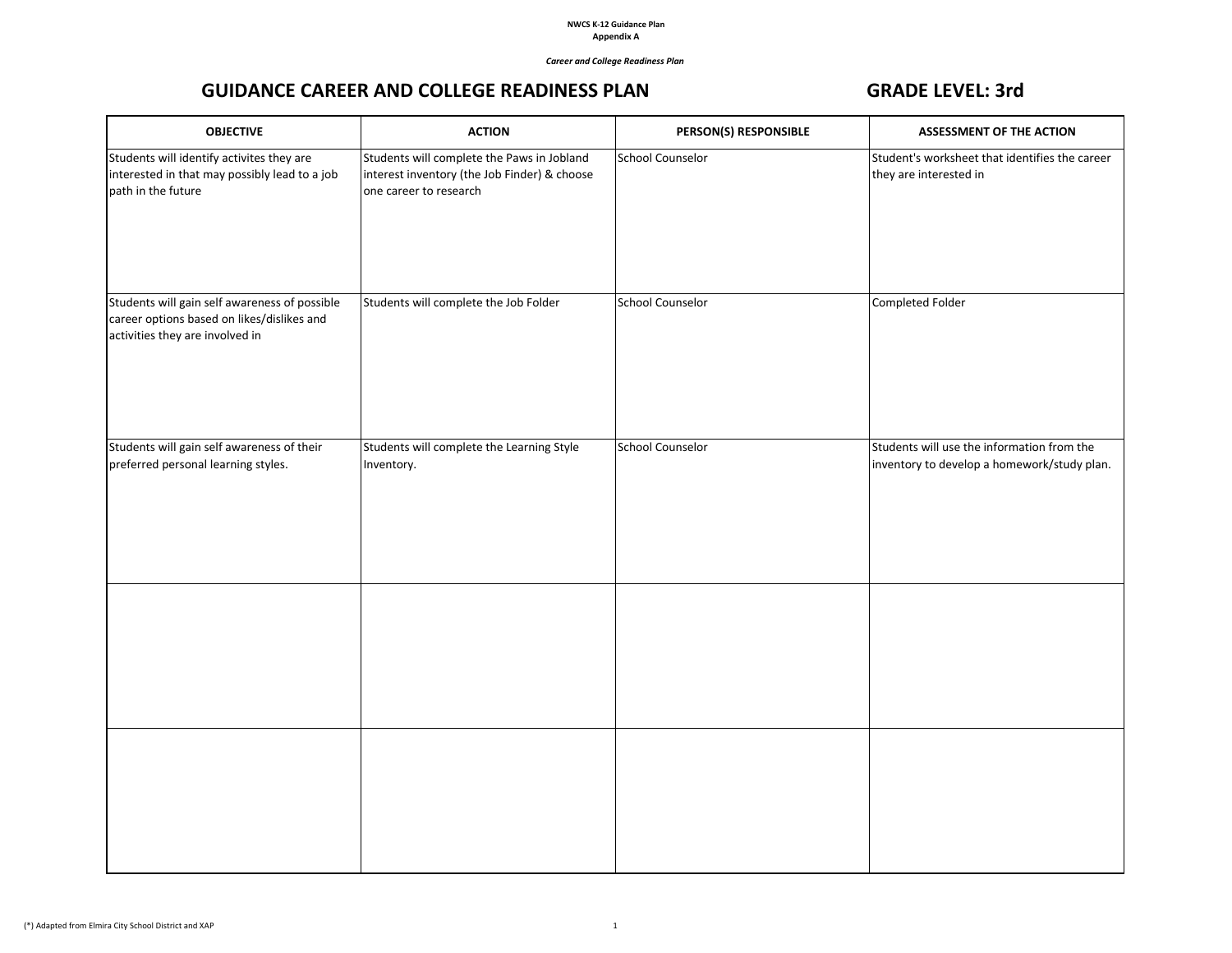**Career and College Readiness Plan**

# GUIDANCE CAREER AND COLLEGE READINESS PLAN GRADE LEVEL: 4th

| <b>OBJECTIVE</b>                                                                                                               | <b>ACTION</b>                                                                                                        | PERSON(S) RESPONSIBLE   | <b>ASSESSMENT OF THE ACTION</b>                                                           |
|--------------------------------------------------------------------------------------------------------------------------------|----------------------------------------------------------------------------------------------------------------------|-------------------------|-------------------------------------------------------------------------------------------|
| Students will identify activites they are<br>interested in that may possibly lead to a job<br>path in the future               | Students will complete the Paws in Jobland<br>interest inventory (the Job Finder) & choose<br>one career to research | <b>School Counselor</b> | Student's worksheet that identifies the career<br>they are interested in                  |
| Students will gain self awareness of possible<br>career options based on likes/dislikes and<br>activities they are involved in | Students will complete the Job Folder                                                                                | <b>School Counselor</b> | Completed Folder                                                                          |
| Students will gain self awareness of their<br>preferred personal learning styles.                                              | Students will complete the Learning Style<br>Inventory.                                                              | <b>School Counselor</b> | Students will use the information from the<br>inventory to develop a homework/study plan. |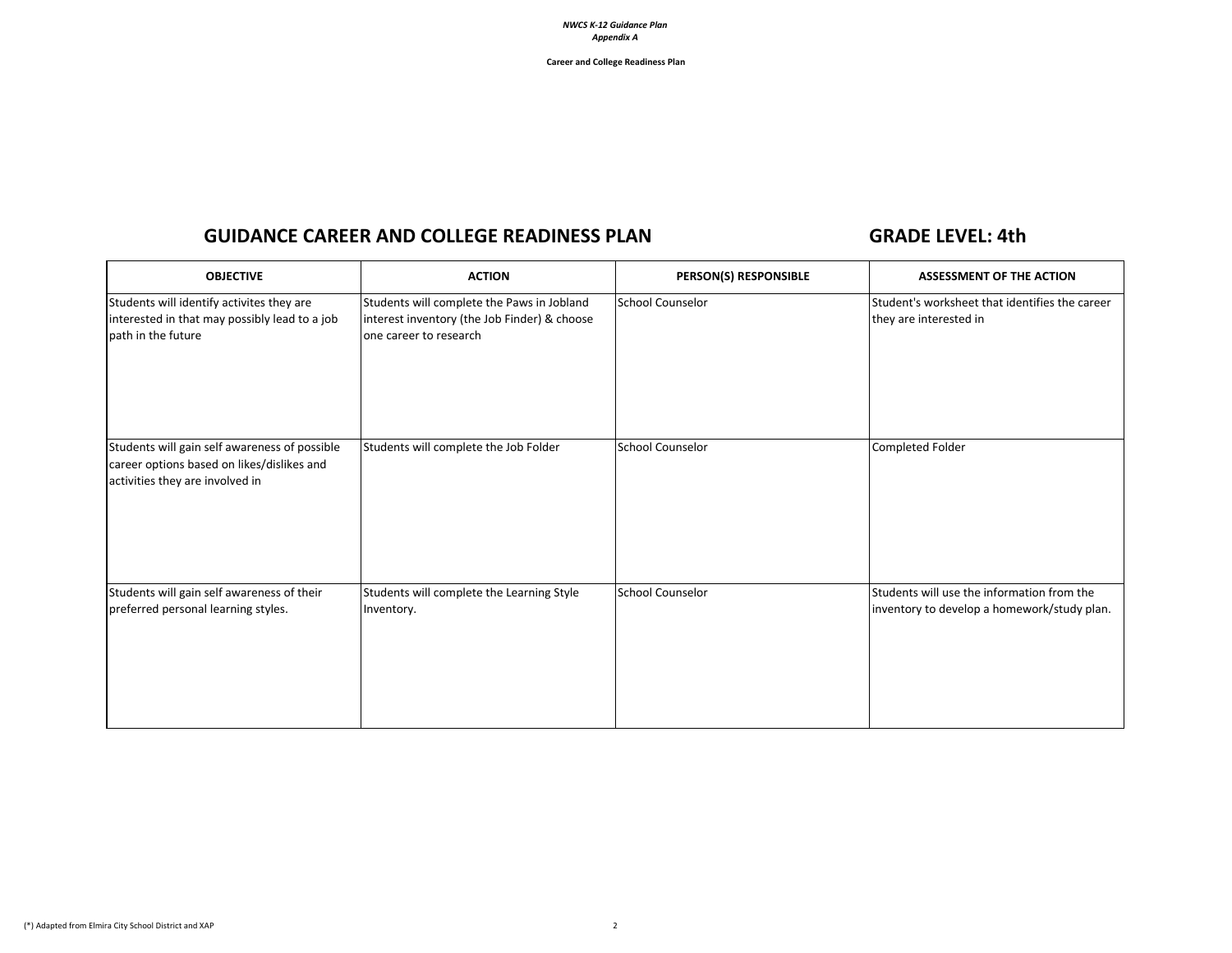# GUIDANCE CAREER AND COLLEGE READINESS PLAN GRADE LEVEL: 5th

| <b>OBJECTIVE</b>                                                                                                               | <b>ACTION</b>                                                                                                        | PERSON(S) RESPONSIBLE                                                     | <b>ASSESSMENT OF THE ACTION</b>                                                           |
|--------------------------------------------------------------------------------------------------------------------------------|----------------------------------------------------------------------------------------------------------------------|---------------------------------------------------------------------------|-------------------------------------------------------------------------------------------|
| Students will identify activites they are<br>interested in that may possibly lead to a job<br>path in the future               | Students will complete the Paws in Jobland<br>interest inventory (the Job Finder) & choose<br>one career to research | School Counselor                                                          | Student's worksheet that identifies the career<br>they are interested in                  |
| Students will gain self awareness of possible<br>career options based on likes/dislikes and<br>activities they are involved in | Students will complete the Job Folder                                                                                | School Counselor                                                          | Completed Folder                                                                          |
| Students will learn about career opportunities<br>in our local community                                                       | Students will attend and participate in 4<br>presentations given by a variety of community<br>professionals          | School Counselors, other school staff and<br>community members/volunteers | Students will complete a Graphic Organizer<br>summing up what they have learned           |
| Students will gain self awareness of their<br>preferred personal learning styles.                                              | Students will complete the Learning Style<br>Inventory.                                                              | <b>School Counselor</b>                                                   | Students will use the information from the<br>inventory to develop a homework/study plan. |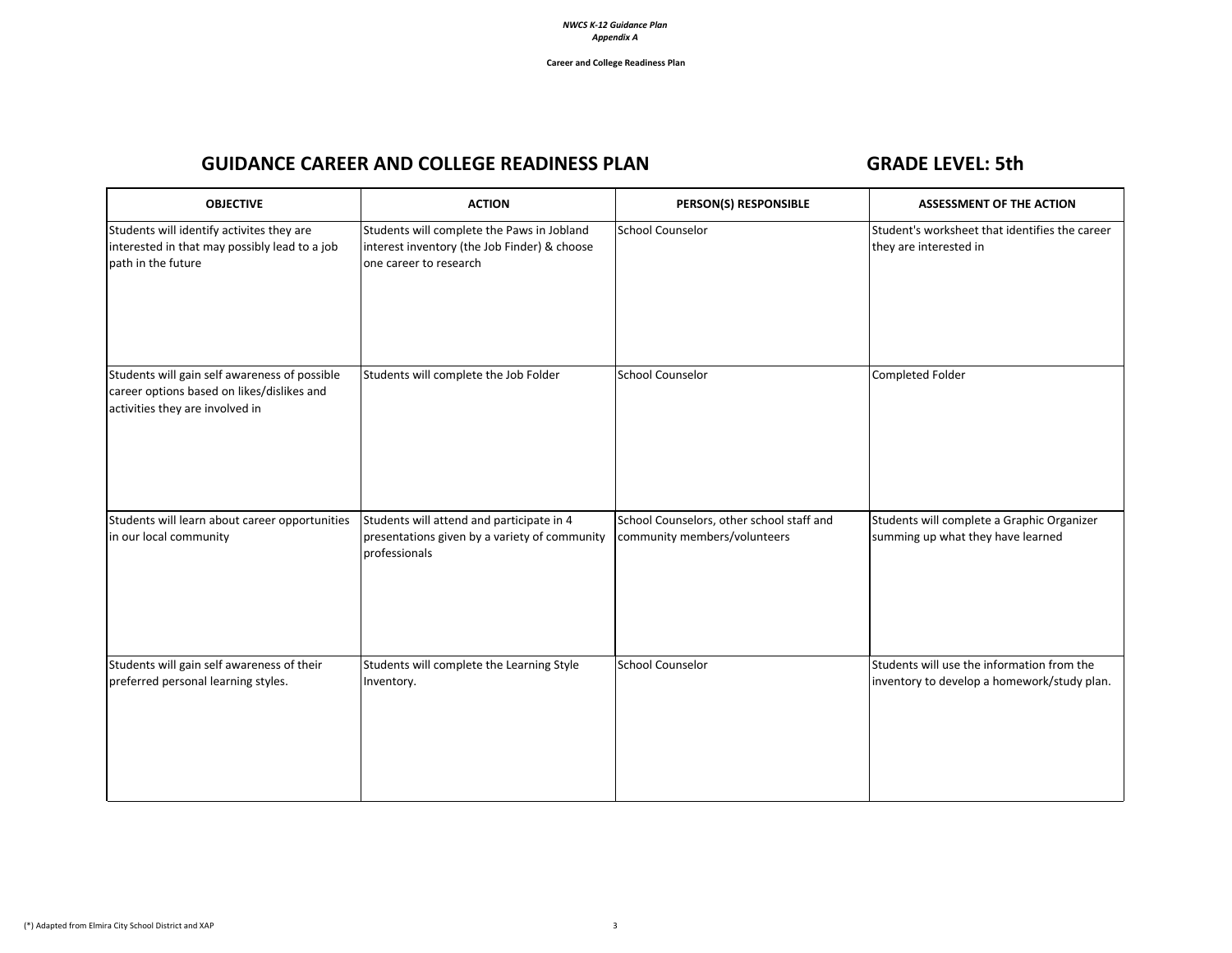**Career and College Readiness Plan**

## GUIDANCE CAREER AND COLLEGE READINESS PLAN GALLERY AND GRADE LEVEL: 6th

| <b>OBJECTIVE</b>                                                                                                            | <b>ACTION</b>                                                                                               | <b>PERSON(S) RESPONSIBLE</b>                                              | <b>ASSESSMENT OF THE ACTION</b>                                                           |
|-----------------------------------------------------------------------------------------------------------------------------|-------------------------------------------------------------------------------------------------------------|---------------------------------------------------------------------------|-------------------------------------------------------------------------------------------|
| Students will gain a better understanding of<br>their own personaltiy and interests as they<br>pertain to specific careers. | Students will complete the Career Key Survey<br>on Choices360                                               | <b>School Counselor</b>                                                   | A Choices360 report is available.                                                         |
| Students will learn about career opportunities<br>in our local community                                                    | Students will attend and participate in 4<br>presentations given by a variety of community<br>professionals | School Counselors, other school staff and<br>community members/volunteers | Students will complete a Graphic Organizer<br>summing up what they have learned           |
| Students will gain self awareness of their<br>preferred personal learning styles.                                           | Students will complete the Learning Style<br>Inventory.                                                     | <b>School Counselor</b>                                                   | Students will use the information from the<br>inventory to develop a homework/study plan. |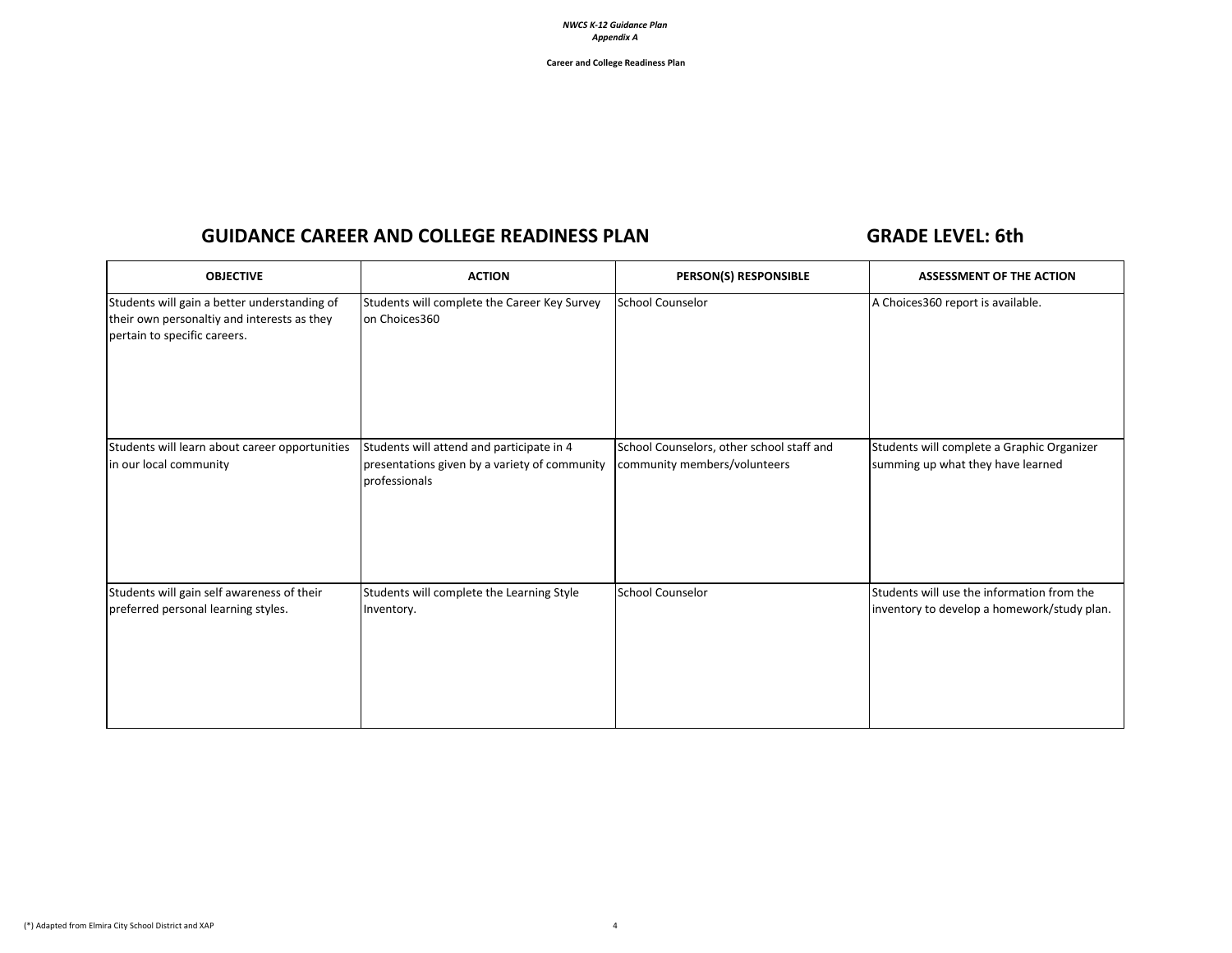**Career and College Readiness Plan**

## GUIDANCE CAREER AND COLLEGE READINESS PLAN GALLERY AND GRADE LEVEL: 7th

| <b>OBJECTIVE</b>                                                                                                             | <b>ACTION</b>                                                                                                                        | PERSON(S) RESPONSIBLE    | <b>ASSESSMENT OF THE ACTION</b>                                                                                                                                   |
|------------------------------------------------------------------------------------------------------------------------------|--------------------------------------------------------------------------------------------------------------------------------------|--------------------------|-------------------------------------------------------------------------------------------------------------------------------------------------------------------|
| Students will explore each of the 16 career<br>clusters in the Career Clusters Map in the<br>School-2-College-2-Work module. | Based on the results of the assessment, their<br>interests will be aligned to Career Clusters.                                       | <b>School Counselors</b> | Students will complete the Career Key Survey<br>packet Questions #1 & 2. The student's top-<br>rated career clusters will have the most stars<br>(up to 5 total). |
| Students will complete the Career Key Survey<br>to learn more about careers that might fit<br>them.                          | Students will identify their personality<br>types/interest areas and discover related<br>careers.                                    | <b>School Counselors</b> | Students will complete "My Career Choices"<br>packet. A Choices360 report is available.                                                                           |
| Students will complete the Interest Profiler<br>survey.                                                                      | Students will be able to identify what top<br>interests they have listed in their results and<br>what careers match their interests. | <b>School Counselors</b> | Students will complete the rest of the Career<br>Key Survey packet. A Choices 360 report is<br>available.                                                         |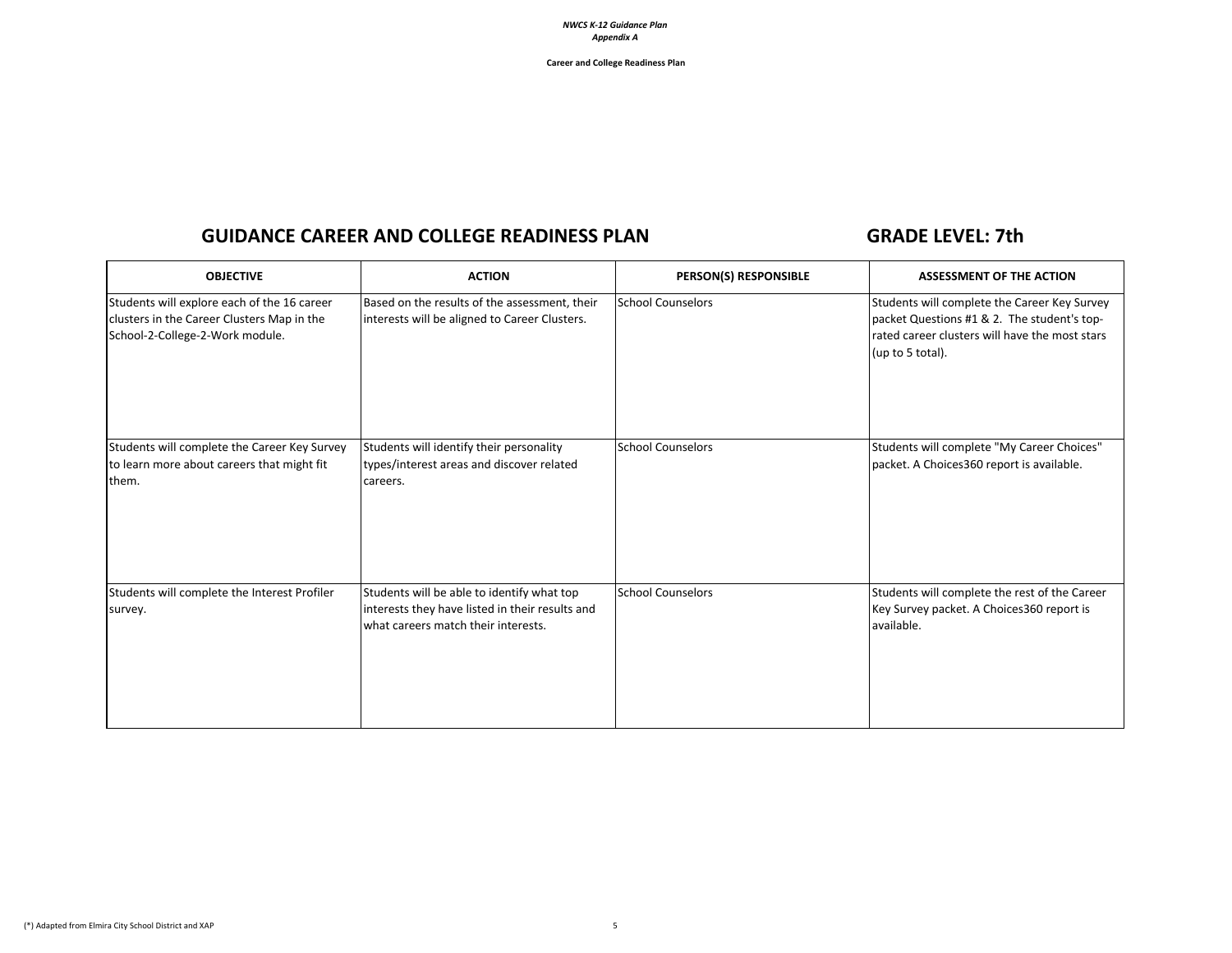## **Career and College Readiness Plan** GUIDANCE CAREER AND COLLEGE READINESS PLAN GRADE LEVEL: 8th

| <b>OBJECTIVE</b>                                                                                                              | <b>ACTION</b>                                                                                                                                                                                                          | PERSON(S) RESPONSIBLE                                               | <b>ASSESSMENT OF THE ACTION</b>                                                                                        |
|-------------------------------------------------------------------------------------------------------------------------------|------------------------------------------------------------------------------------------------------------------------------------------------------------------------------------------------------------------------|---------------------------------------------------------------------|------------------------------------------------------------------------------------------------------------------------|
| Students will take the Basic Skills survey.                                                                                   | Students will assess their basic skills and match<br>them to career options.                                                                                                                                           | Family and Consumer Science Teacher / 8th<br>grade School Counselor | The Basic Skills Survey completed by student.<br>A Choices360 report is available.                                     |
| Students will develop a plan of study for grades Students will use Your Plan of Study on the<br>9 through 12.                 | High School Planning tab of Choices360 to<br>develop their course plans for grades 9 through<br>12.                                                                                                                    | 8th grade School Counselor                                          | Your Plan of Study completed by student. A<br>Choices360 report is available.                                          |
| Career Finder                                                                                                                 | Students will select characteristics they would<br>like in a career. Students will select one or<br>more of the suggested careers to review.<br>Students will save one or more suggested<br>career to their portfolio. | Family and Consumer Science Teacher / 8th<br>grade School Counselor | Survey completed. Students will save at least<br>one career to their portfolio. A Choices360<br>report is available.   |
| Students will begin to start thinking about<br>College Planning.                                                              | Students will complete the College Planning<br>worksheet choosing the college of their choice, Grade School Counselor<br>detailing cost and academics.                                                                 | Family and Consumer Science Teachers/ 8th                           | Students will complete a college banner as the<br>culminating project.                                                 |
| Students will explore each of the 6 options<br>after high school.                                                             | Students will complete the "Directions After<br>High School" module in the "School 2 College 2 Grade School Counselor<br>Work" packet.                                                                                 | Family and Consumer Science Teachers/ 8th                           | Students will reflect on their own decision<br>making and complete the worksheet. A<br>Choices360 report is available. |
| Students will learn about and gain awareness<br>of Career Technical Education courses offered<br>in High School through BOCES | Students will participate in 4 different BOCES<br>CTE presentations by representatives from<br><b>BOCES</b>                                                                                                            | School Counselor & BOCES CTE program                                | Students will complete a Graphic Organizer<br>summing up what they have learned                                        |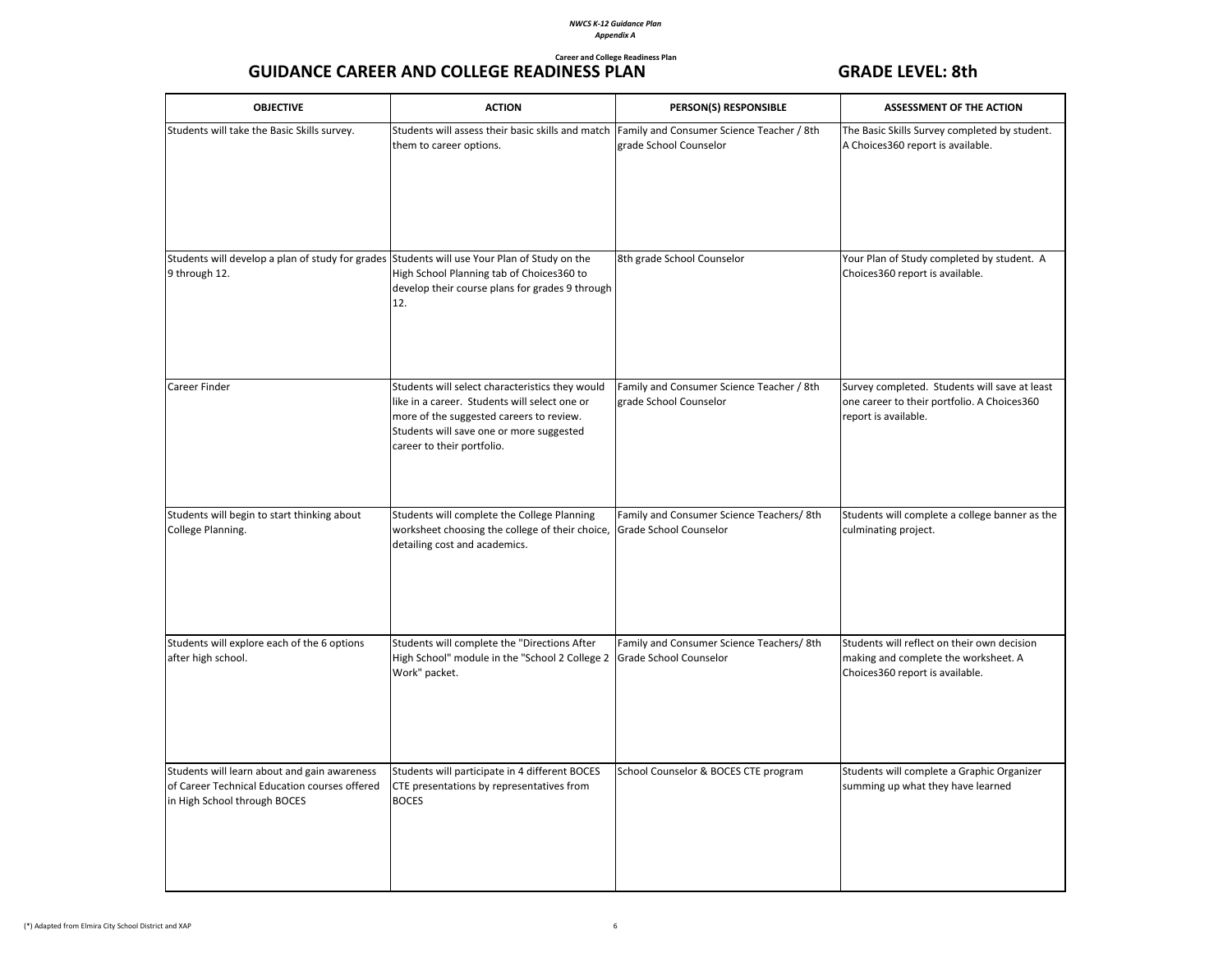# GUIDANCE CAREER AND COLLEGE READINESS PLAN GRADE LEVEL: 9th

| <b>OBJECTIVE</b>                                                |          | <b>ACTION</b>                                                                                                   | PERSON(S) RESPONSIBLE                  | <b>ASSESSMENT OF THE ACTION</b>                                                                      |
|-----------------------------------------------------------------|----------|-----------------------------------------------------------------------------------------------------------------|----------------------------------------|------------------------------------------------------------------------------------------------------|
| (Learning about work values)<br>will measure their work values. | Students | Student will complete the Work Values Sorter                                                                    | Student and 9th grade school counselor | Completion and data results through the Work<br>Values Sorter. A Choices360 report is<br>available.  |
| (Career Interests)<br>will learn about career interests.        | Students | Student will complete the Interest Profiler.                                                                    | Student and 9th grade school counselor | Completion and data through Interest Profiler.<br>A Choices360 report is available.                  |
| (Career Profile)<br>will create their career plan.              | Students | Student will build their career plan through the Student and 9th grade school counselor<br>Career Plan Builder. |                                        | Completion and data results through the<br>Career Plan Builder. A Choices360 report is<br>available. |
|                                                                 |          |                                                                                                                 |                                        |                                                                                                      |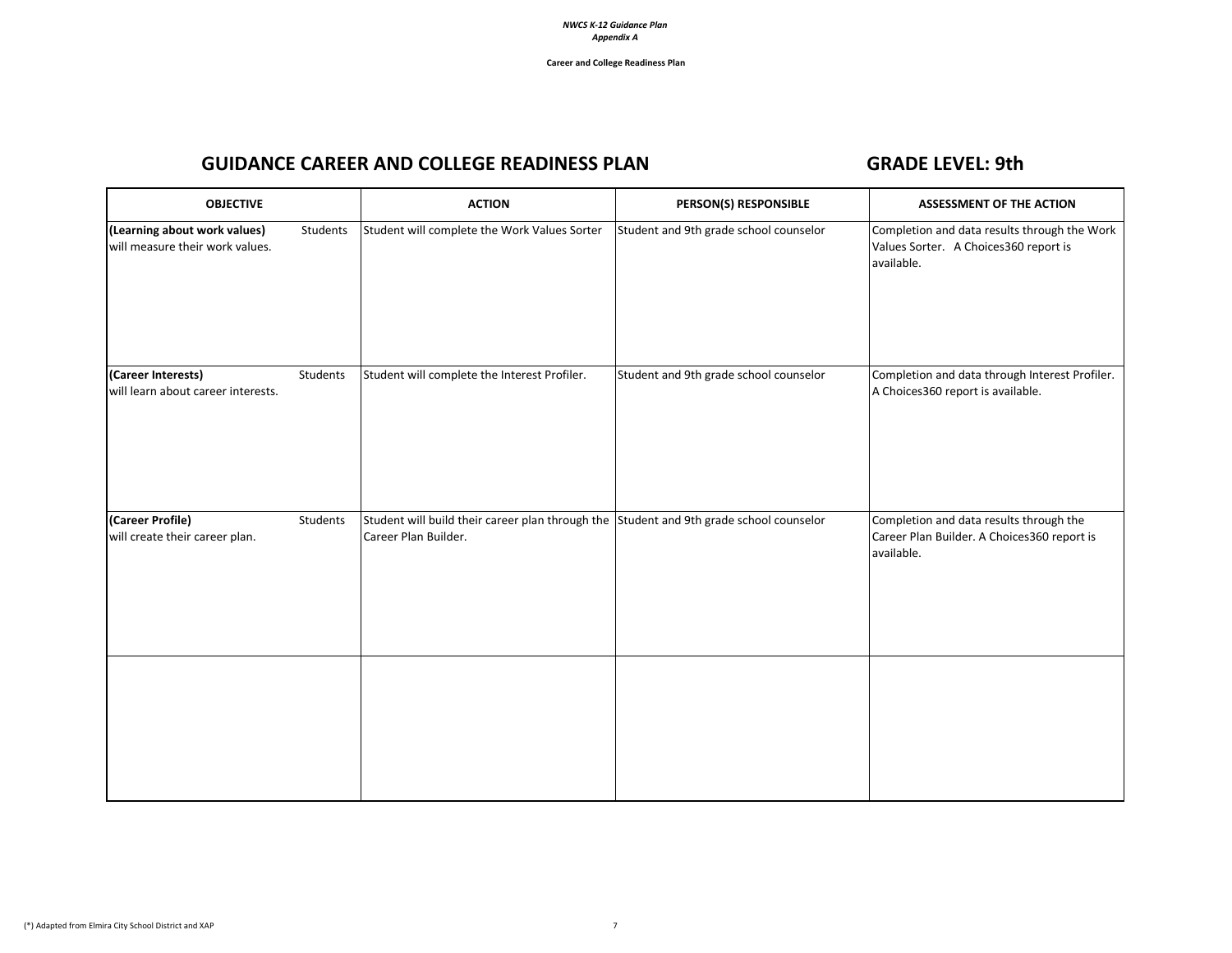**Career and College Readiness Plan**

## GUIDANCE CAREER AND COLLEGE READINESS PLAN GRADE LEVEL: 10th

| <b>OBJECTIVE</b>                   | <b>ACTION</b>                                                                                                                                                                                                                                                     | PERSON(S) RESPONSIBLE                                                            | ASSESSMENT OF THE ACTION                                                                                                          |
|------------------------------------|-------------------------------------------------------------------------------------------------------------------------------------------------------------------------------------------------------------------------------------------------------------------|----------------------------------------------------------------------------------|-----------------------------------------------------------------------------------------------------------------------------------|
| <b>Career Finder</b>               | Students can take one or more of the<br>assessments in the Learn About Yourself<br>section of the Career Planning tab.                                                                                                                                            | School Counselor, possibly with the Careers<br>teacher in the new Careers class. | A Choices360 report is available.                                                                                                 |
| <b>Explore Programs and Majors</b> | Student will use the Explore Programs and<br>Majors feature on Choices360 to explore<br>programs and majors that are available for<br>career areas of interest to them. Students will<br>save one or more Programs or Majors to their<br>portfolio on Choices360. | School Counselor, possibly with the Careers<br>teacher in the new Careers class. | Students will have saved one or more programs<br>or majors in their portfolio on Choices360. A<br>Choices360 report is available. |
|                                    |                                                                                                                                                                                                                                                                   |                                                                                  |                                                                                                                                   |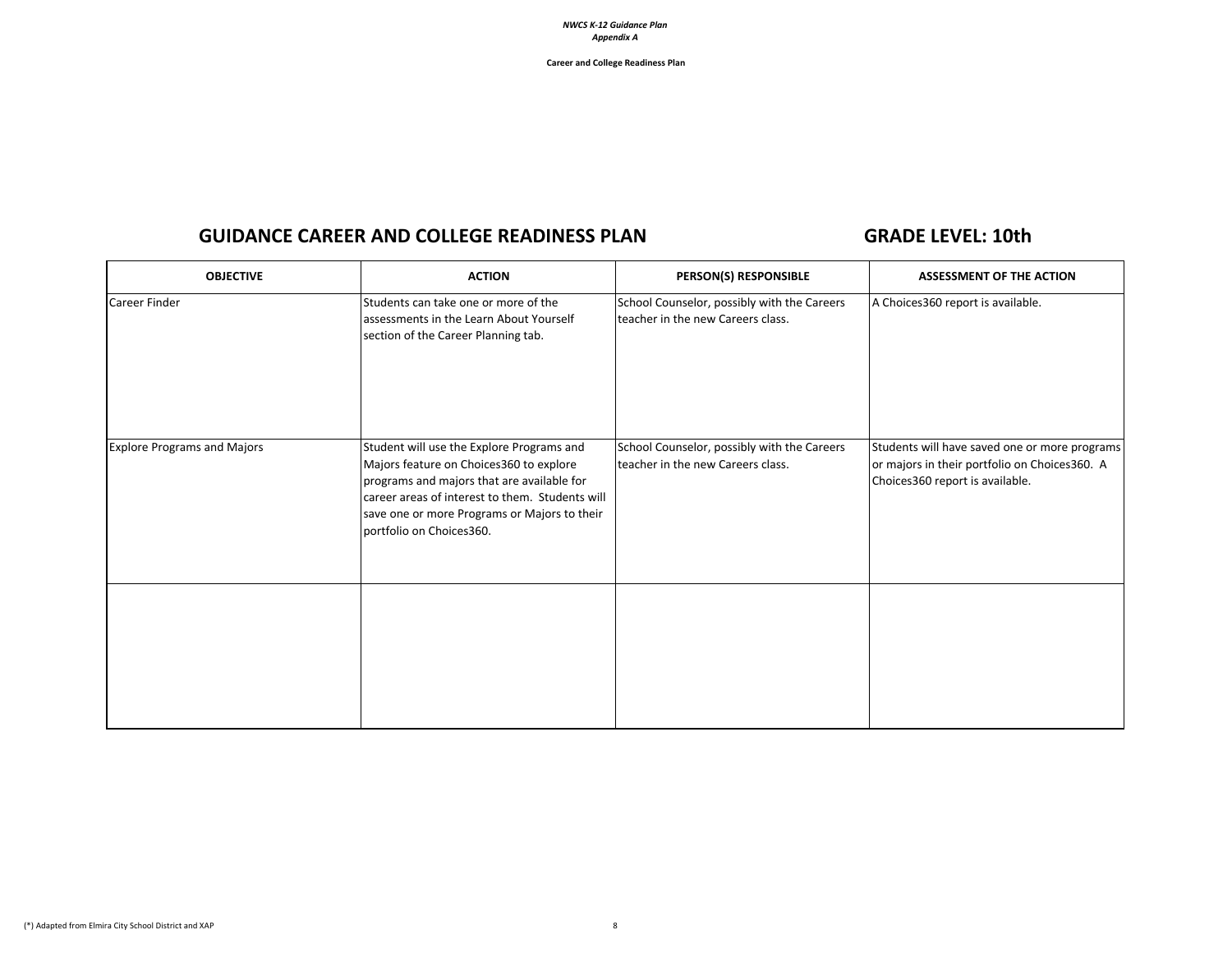**Career and College Readiness Plan**

## GUIDANCE CAREER AND COLLEGE READINESS PLAN GRADE LEVEL: 11th

| <b>OBJECTIVE</b>       | <b>ACTION</b>                                                                                                                                                                                                                                                                                  | PERSON(S) RESPONSIBLE                                                             | <b>ASSESSMENT OF THE ACTION</b>                                                                                  |
|------------------------|------------------------------------------------------------------------------------------------------------------------------------------------------------------------------------------------------------------------------------------------------------------------------------------------|-----------------------------------------------------------------------------------|------------------------------------------------------------------------------------------------------------------|
| <b>Explore Schools</b> | Students will use the tools in the Explore<br>Schools section of Choices 360 to search for<br>schools that match characteristics of interest to<br>them, such as, location, distance, major, size,<br>sports, etc. Students will save one or more<br>schools to their portfolio on Choices360. | School Counselor, possibly with the Careers<br>Iteacher in the new Careers class. | Students will have saved one or more schools<br>in their portfolio on Choices360. Choices 360<br>report.         |
| <b>Explore Careers</b> | Students can complete one or more of the<br>activities in the Explore Careers section, such<br><b>Browse</b><br>as:<br>Career Clusters (and save one or more careers<br>or clusters to their portfolio)<br>$-$ or $-$<br>Career Finder (and save one or more careers)                          | School Counselor, possibly with the Careers<br>Iteacher in the new Careers class. | Students will save one or more careers to their<br>portfolio on Choices360. A Choices360 report<br>is available. |
|                        |                                                                                                                                                                                                                                                                                                |                                                                                   |                                                                                                                  |